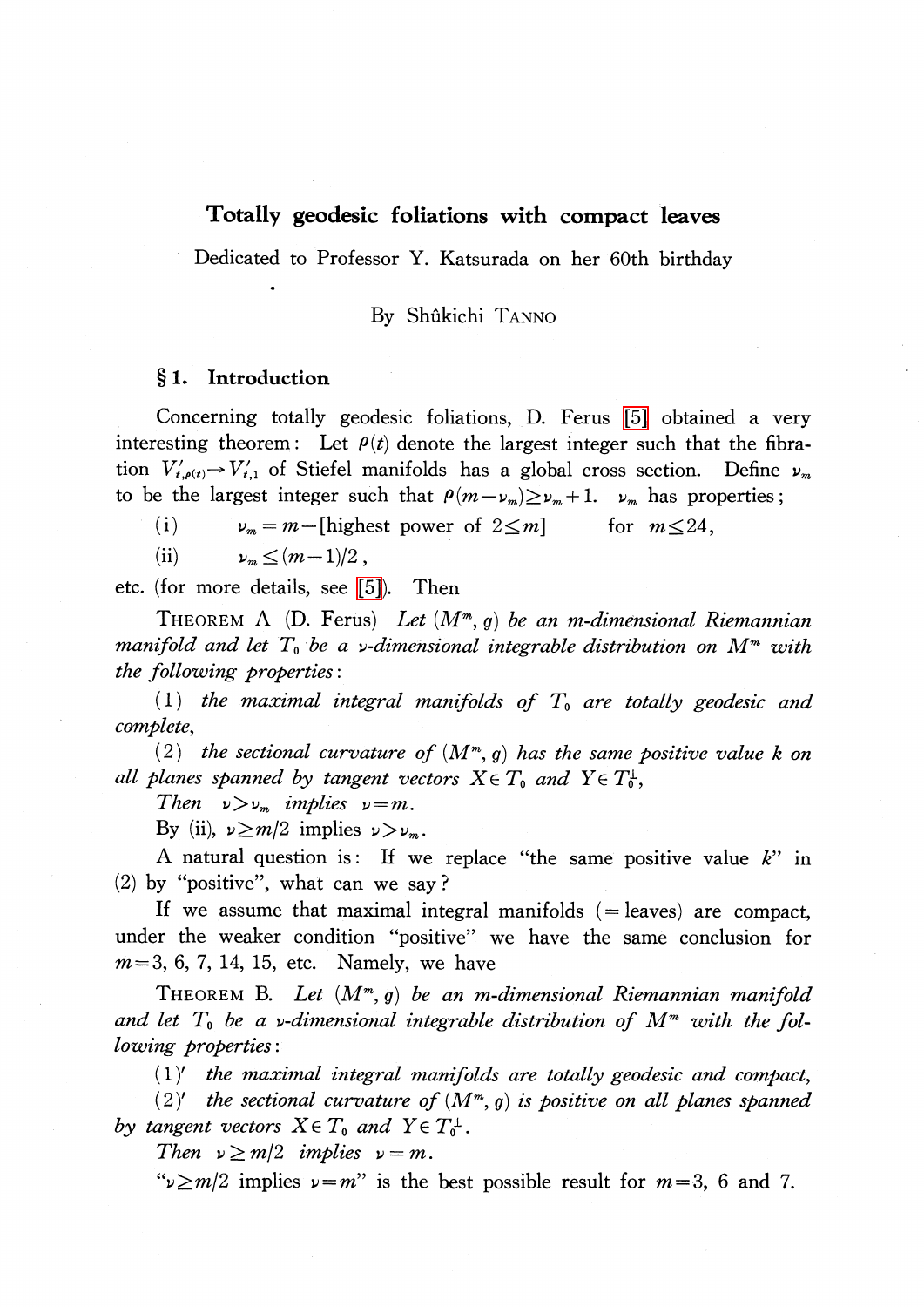In  $\S$  2 we prove [Theorem](#page-1-0) B by applying a technique of T. Frankel [\[6\].](#page-3-1) In \$3 we give some remarks.

## \S 2. Proof of Theorem B

A theorem of T. Frankel [\[6\]](#page-3-1) is as follows: Let  $(M^{m^*},g)$  be a complete Riemannian manifold with positive curvature and let  $V^{v}$  and  $W^{w}$  be compact totally geodesic submanifolds of  $(M^{m}, g)$  with dimension v and w respectively. If  $v+w\geq m$ , then  $V^{v}$  and  $W^{w}$  have a nonempty intersection.

A brief summary of the proof is as follows: If we assume that  $V^{v}$  and  $W^{w}$  do not intersect, then there is a shortest geodesic  $x(t)$ ,  $0 \leq t \leq l =$ length of  $x(t)$ , from  $V^{v}$  to  $W^{w}$ .  $x(t)$  strikes  $V^{v}$  and  $W^{w}$  orthogonally at  $p=x(0)$ and  $q=x(l)$ . By the assumption  $v+w\geq m$ , we have a unit tangent vector  $X_{0}$  to  $V^{v}$  at p such that parallel translate  $X_{t}$  of  $X_{0}$  along  $x(t)$  has a property that  $X_{l}$  is tangent to  $W^{w}$  at q. Using  $X_{t}$  as a variation vector, we have the variation by curves joining  $V^{v}$  to  $W^{w}$ . Denote by  $Z_{t}$  the unit tangent vector to  $x(t)$  at  $x(t)$ . He used

(2. 1) 
$$
L_{x}^{"}(0) = g(\mathbf{V}_{x}X, Z)_{q} - g(\mathbf{V}_{x}X, Z)_{p} - \int_{0}^{t} K(X, Z)dt
$$

$$
= -\int_{0}^{t} K(X, Z)dt,
$$

where  $K(X, Z) = K(X_{t}, Z_{t})$  denotes the sectional curvature for the plane determined by  $X_{t}$  and  $Z_{t}$ . Then  $K(X, Z) > 0$  gives a contradiction.

<span id="page-1-0"></span>[Theorem](#page-1-0) B follows from the following.

THEOREM B'. Let  $(M^{m}, g)$  be an m-dimensional Riemannian manifold and let  $T_{0}$  be a v-dimensional integrable distribution of  $M^{m}$  with the following properties :

 $(1)'$  the maximal integral manifolds are totally geodesic and compact,

 $(2)$ " there is a maximal integral manifold L such that sectional curvature for planes spanned by  $X\in T_{0}$  and  $Y\in T_{0}^{\perp}$  is positive on L.

Then  $\nu\geq m/2$  implies  $\nu=m$ .

PROOF. Suppose that  $m/2 \leq \nu < m$ . Let L be a maximal integral manifold (=leaf) stated in (2)''. Let p be an arbitrary point of L. Let  $Z_{p}$  be a unit normal vector to L in  $M^{m}$  at p. By exp  $tZ_{p}$  we define a geodesic  $x(t)$ ,  $0 \leq t \leq \varepsilon$ . Since L is compact, such an  $\varepsilon$  can be chosen so that it is independent of the choice of p and  $Z_{p}$ . Let  $X_{p}$  be a unit tangent vector to L at p. Define parallel translate  $X_{t}$  of  $X_{0}=X_{p}$  along  $x(t)$ . The unit tangent vector to  $x(t)$  at  $x(t)$  is denoted by  $Z_{t}$  and  $Z_{0}=Z_{p}$ . Then  $K(X_{0}, Z_{0})>0$ at p. Since  $t \rightarrow K(X_{t}, Z_{t})$  is continuous, we have either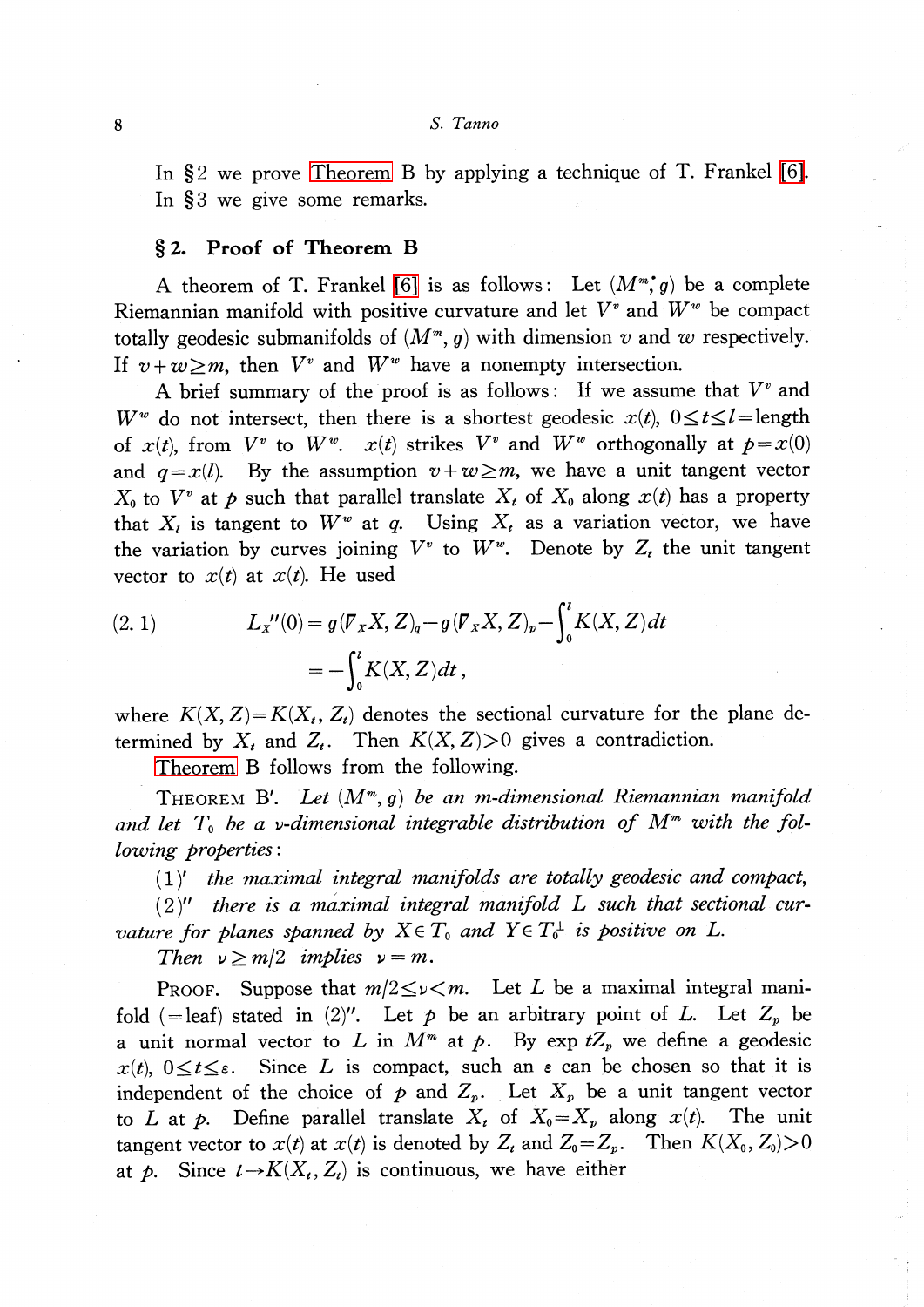$\text{(a)} \quad K(X_{t}, Z_{t})\text{>0 for all \ } t:0\text{\textless} t\text{\textless}\epsilon,\text{ or}$ 

(b) there is a real number  $s=s(X_{p}, Z_{p}), 0 < s < \varepsilon$ , such that  $K(X_{t}, Z_{t})>0$ for  $t < s$  and  $K(X_{s}, Z_{s})=0$ .

Denote by  $T^{1}L$  and  $N^{1}L$  the unit tangent bundle of  $L$  and the unit normal bundle of L in  $M^{m}$ , respectively. We define a subspace  $\Delta(T^{1}L, N^{1}L)$ of the product  $T^{1}L\times N^{1}L$  as a set of elements of the form  $(X_{p}, Z_{p})$ . Since L is compact  $\Delta(T^{1}L, N^{1}L)$  is compact. We define a function f on  $\Delta(T^{1}L, N^{1}L)$  by  $N^{1}L$ ) by

$$
f(X_p, Z_p) = \min\big\{s(X_p, Z_p), \varepsilon\big\}.
$$

Then f is continuous and positive-valued on  $\Delta(T^{1}L, N^{1}L)$ , and hence f<br>the mimimum  $\delta$ <0. Let U be the  $\delta$ -neighborhood i.e.  $U = \{r \in M^{m} : \delta \}$ attains the mimimum  $\delta$ <0. Let U be the  $\delta$ -neighborhood, i.e.,  $U{=}\{x{\in}M^m;$  distance  $(x, L) < \delta$ . Since leaves are compact, U contains a leaf L' different from L. L and L' are disjoint. Let  $x(t)$ ,  $0 \leq t \leq l$ , be a shortest geodesic from L to L'. Here we have  $l<\delta$ . Now, our construction of U leads a conradiction just as in the proof of T. Frankel's theorem. Hence, we have  $\nu=m$ .

## \S 3. Remarks

[A] For nullity, K-nullity, relative nullity, and their indeces, see K. Abe [\[1\],](#page-3-2) S. S. Chern and N. H. Kuiper [\[2\],](#page-3-3) Y. H. Clifton and R. Maltz [\[3\],](#page-3-4) etc.

The set  $G$  where the index of  $K$ -nullity is the mimimum value is open in  $M^{m}$ . If  $(M^{m}, g)$  is complete, then leaves of the K-nullity foliation on G are complete (Y. H. Clifton and R. Maltz [\[3\],](#page-3-4) K. Abe [\[1\]\)](#page-3-2). Combinig this with [Theorem](#page-1-0) A we have

Let  $(M^{m},g)$  be a complete Riemannian manifold. If the index of Knullity  $>\nu_{m}$  and  $K>0$ , then  $(M^{m}, g)$  is of constant curvature K.

[B] The results on K-nullity are applied to the relative nullity of submanifolds  $(M^{m}, g)$  of a space  $(*M^{m+p}, *g)$  of constant curvature K. See Theorems 2 and 3 in D. Ferus [\[5\].](#page-3-0)

[C] The complex versions are also obtained: As for holomorphic Knullity, see K. Abe [\[1\],](#page-3-2) Theorem 2. 2. 1. See also D. Ferus [\[5\],](#page-3-0) Theorem 2.

[D] Let  $(M^{m}, J, G)$  be a complex m-dimensional complex hypersurface of a complex projective space  $\mathbb{CP}^{m+1}(K)$  with constant holomorphic sectional curvature K. For a unit normal  $\xi_{1}$ ,  $J\xi_{1}=\xi_{2}$  is also a unit normal. The rank of the 2nd fundamental form  $A_{1}$  with respect to  $\xi_{1}$  is intrinsic (K. Nomizu and B. Smyth [\[11\]](#page-4-0)) and is called the rank of  $(M^{m}, J, G)$  at each point. The rank of  $(M^{m}, J, G)$  is  $=2m-2\nu$ , where  $\nu$  is the index of relative nullity  $( = \text{complex dimension of the relative nullity}).$  By [Theorem](#page-1-0) B (or more generally by [Theorem](#page-1-0) A) we have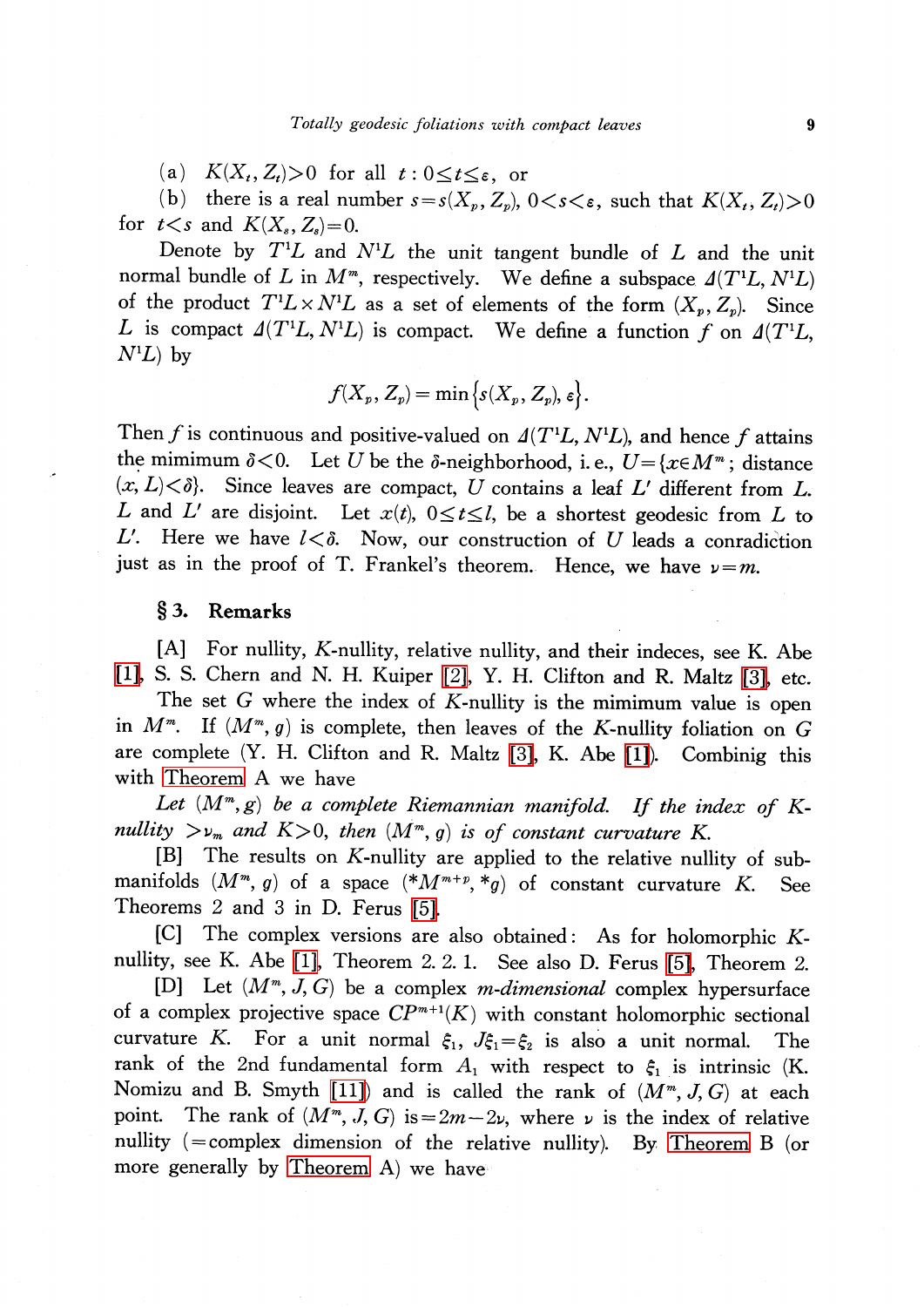## 10 S. Tanno

Assume that a complete Kählerian manifold  $(M^{m}, J, G)$  is isometrically and holomorphically immersed in a  $\mathbb{CP}^{m+1}(K)$ . If the rank of  $(M^{m}, J, G)$ is  $\leq m$  (more generally  $\langle 2m-\nu_{2m}\rangle$  at every point, then  $(M^{m}, J, G)$  is imbedded as a projective hyperplane in  $\mathbb{CP}^{m+1}(K)$ .

This is a generalization of a theorem of K. Nomizu [\(\[10\],](#page-4-1) Theorem 1). See also K. Abe [\[1\].](#page-3-2) A result of K. Nomizu and B. Smyth [\(\[11\],](#page-4-0) Theorem 6) is generalized to

Assume that a complete Kählerian manifold  $(M^{m}, J, G)$  is immersed isometrically and holomorphically in a  $\mathbb{CP}^{m+1}(K)$ ,  $m\geq 2$ . Then the rank of  $(M^{m}, J, G)$  can not be identically equal to 2.

For  $m=1$ , the quadrics are the only closed complex curves in  $\mathbb{C}P^{2}(K)$ of rank identically equal to 2, see [\[11\].](#page-4-0)

As a natural consequence of the above proposition we have a generalization of a result of K. Nomizu [\(\[10\],](#page-4-1) Theorem 2).

Let  $m\geq 2$ . Assume that a complete Kählerian manifold  $(M^{m}, J, G)$  is immersed isometrically and holomorphically in a  $\mathbb{CP}^{m+1}(K)$ . If the sectional curvature of  $(M^{m}, J, G)$  is  $\geq 1/4$  for every tangent plane, then  $(M^{m}, J, G)$ is imbedded as a projective hyperplane

> Mathematical Institute Tohoku University

#### References

- <span id="page-3-2"></span>[1] K. ABE: A characterization of totally geodesic submanifolds in  $S^{N}$  and  $CP^{N}$  by an inequality, Tôhoku Math. Journ., 23 (1971), 219-244.
- <span id="page-3-3"></span>[2] S. S. CHERN and N. H. KUIPER: Some theorems on the isometric imbedding of compact Riemannian manifolds in Euclidean space, Ann. of Math., 56 (1953), 422-430.
- <span id="page-3-4"></span>[3] Y. H. CLIFTON and R. MALTZ: The K-nullity spaces of the curvature operator, Michigan Math. Journ., 17 (1970), 85-89.
- [4] D. FERUS: On the type number of hypersurfaces in spaces of constant curvature, Math. Ann., 187 (1970), 310-316.
- <span id="page-3-0"></span>[5] D. FERUS: Totally geodesic foliations, Math. Ann., <sup>188</sup> (1970), 313-316.
- <span id="page-3-1"></span>[6] T. FRANKEL: Manifolds with positive curvature, Pacific Journ. of Math., <sup>11</sup> (1961), 165-174.
- [7] A. GRAY: Spaces of constancy of curvature operators, Proc. of Amer. Math. Soc., 17 (1966), 897-902.
- [8] A. GRAY: Integral distributions determined by an immersion, Global Analysis, Proc. of Symposia in Pure Math., 15 (1970), 239-249.
- [9] R. MALTZ: The nullity spaces of the curvature operator, Cahiers de Topologie et Géom. Diff., 8 (1966), 1-20.